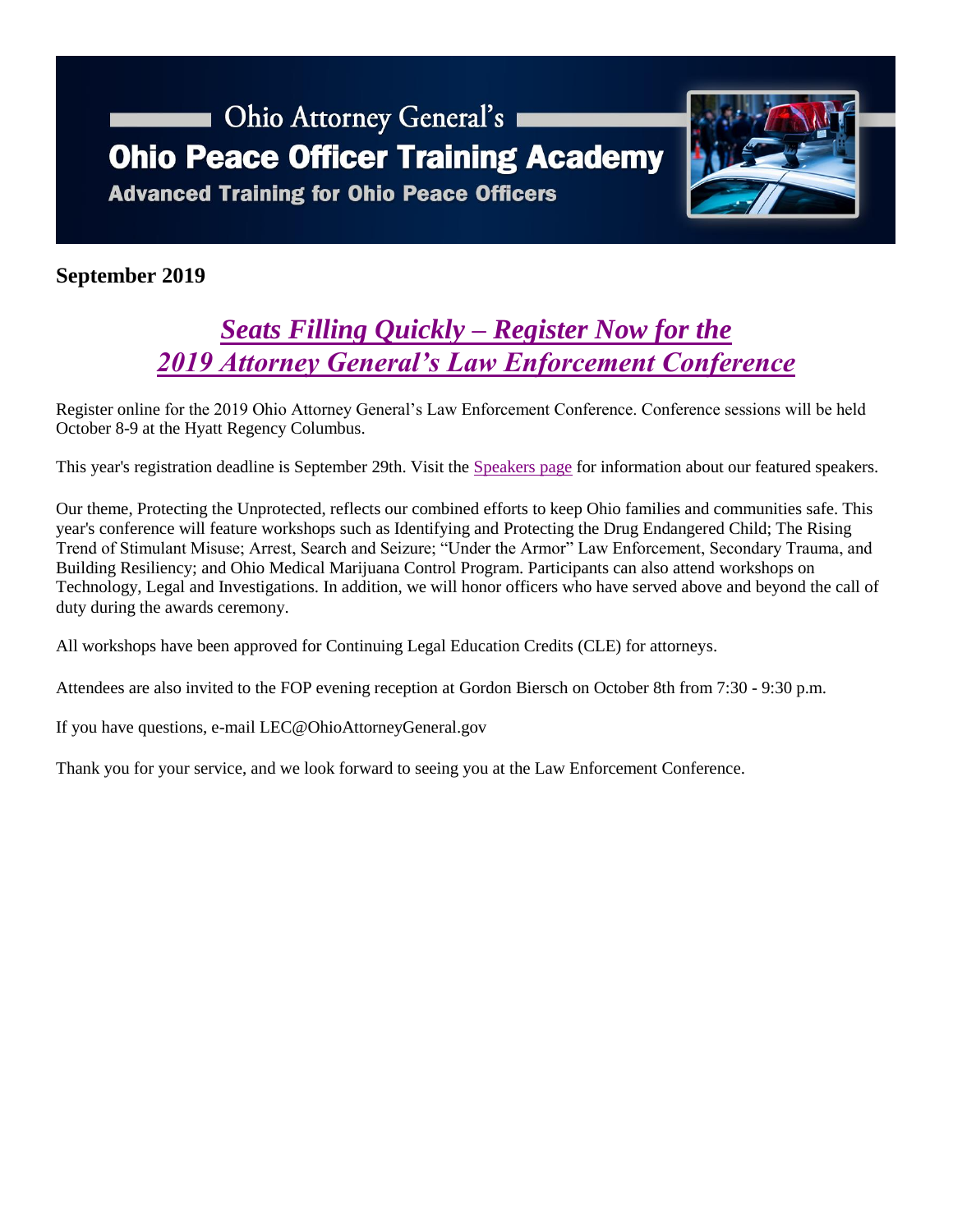## **[Human Trafficking: Basic Overview](https://www.ohioattorneygeneral.gov/Law-Enforcement/Ohio-Peace-Officer-Training-Academy/Course-Catalog/Course-Categories/Human-Relations-Courses#OPOTA34)**

**When:** Sept. 23, Oct. 18, Nov. 15 and Dec. 10, 2019

**Course Number:** 02-187-19-04; 02-187-19-05; 02-187-19-06; 02-187-19-02

**Where:** OPOTA London Campus 1650 State Route 56, SW London, Ohio 43140

**Cost:** LE Cost: \$65\* Private Security Cost: \$90

\*If you are completing this training to fulfill a statutorily-mandated training under House Bill 262, there will be no cost reflected in your registration. However, there is a cost to those completing the training outside of the required statutory mandate to maintain peace officer certification and others.

#### **Course Information:**

This 4-hour course will provide an overview of the crimes making up human trafficking, as well as examine some of its causes and effects, both nationally and internationally. We'll briefly explore the human factors of human trafficking from the perspective of the victims, and the perpetrators. Finally, we will examine legislation in Ohio which will assist both law enforcement and non-governmental agencies with fighting this crime.

**For more information:** Contact OPOTA Registration at [opotaregistration@ohioattorneygeneral.gov](mailto:opotaregistration@ohioattorneygeneral.gov) or (740) 845-0362.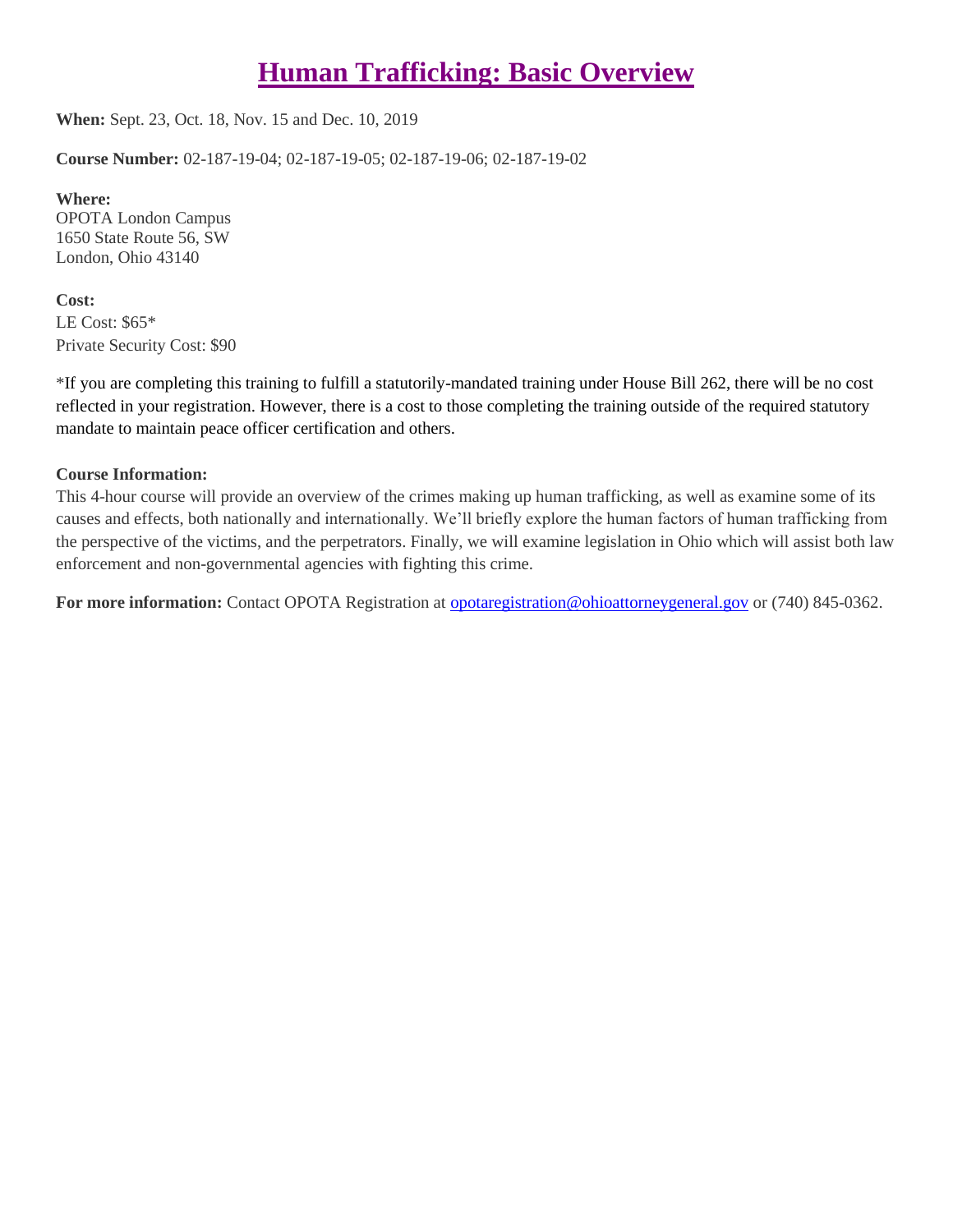### **Safety, Crime, and Forensics Unique to Autism and Neurodevelopmental Challenges**

**When:** Nov. 8, 2019 from 8:00 a.m. to 5:00 p.m.

**Course Number:** 02-187-19-04; 02-187-19-05; 02-187-19-06; 02-187-19-02

#### **Where:**

OPOTA Richfield Campus 4055 Highlander Parkway Richfield, Ohio 44286

#### **Cost:**

\$125 per person \$155 per person if requesting continuing education credits for psychologists (7 total available)

#### **Course Information:**

This 'First Responder' workshop provides an in-depth look at safety, crime, and forensics related to autism and other neurodevelopmental challenges. Clinical features and challenges of this special population are illustrated with regard to behavior, interviews, social interactions, sensory triggers, decision making, and the many misconceptions about autism and disability.

Court cases, video examples, and group participation will help attendees recognize symptoms and learn specific tactics that can be helpful when encountering an individual in crisis. Participants will learn to recognize a meltdown, de-escalate a situation, and interact accordingly when encountering an individual who may be stimming, hallucinating, naked, or wandering. These features may emerge whether the individual is a witness, suspect, or victim of a crime.

By becoming familiar with this population and by learning practical communication strategies, those in attendance will be able to manage stressful situations before they escalate into a full-blown crisis.

#### **Instructor:** Nancy Musarra Ph.D., LPCC, CMPC

**For more information:** Contact OPOTA Registration at [opotaregistration@ohioattorneygeneral.gov](mailto:opotaregistration@ohioattorneygeneral.gov) or (740) 845-0362.